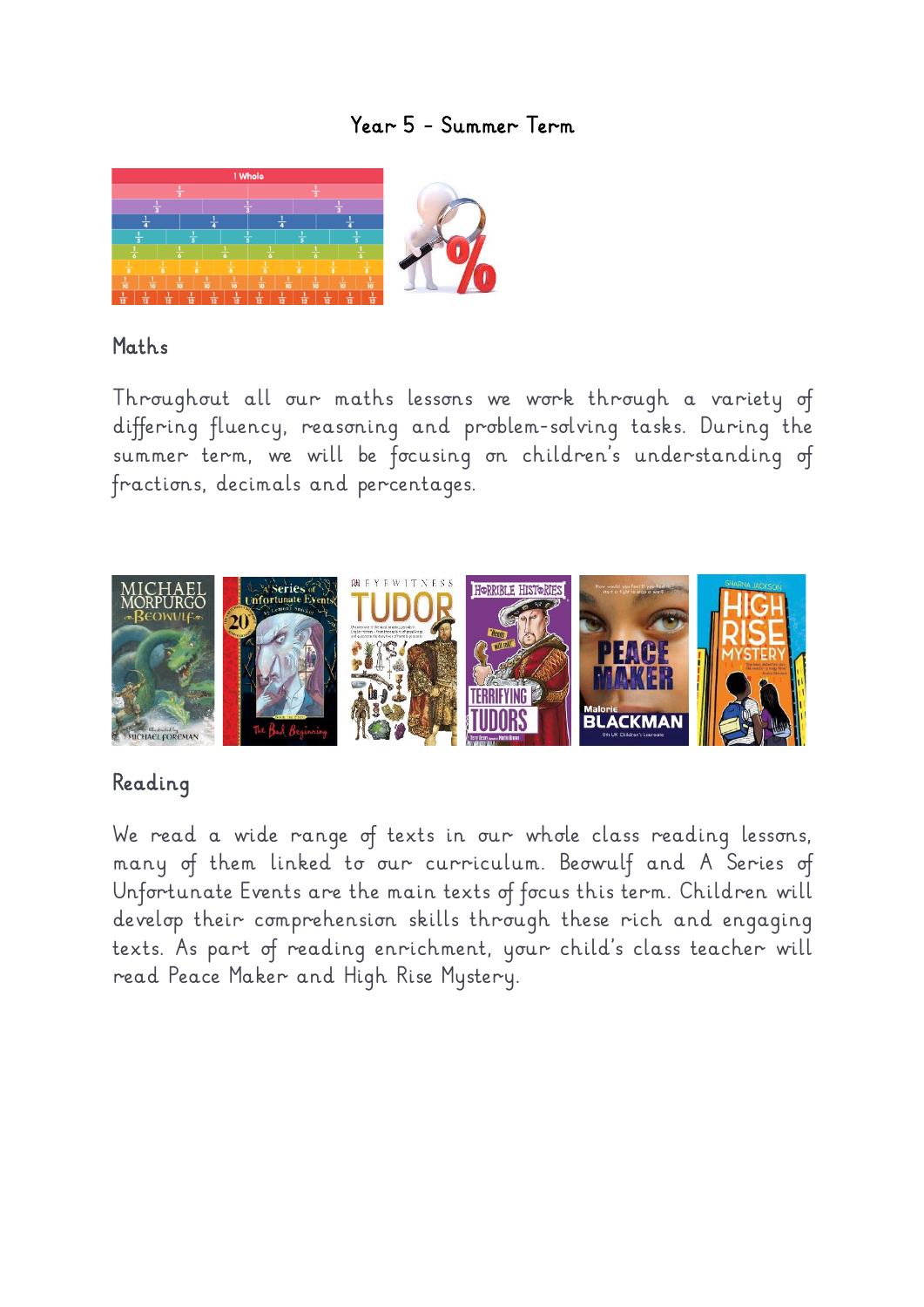

#### *Writing*

*During this term we will use the texts Beowulf, A Series of Unfortunate Events and the Highway Man. The texts will lead to the following writing outcomes:*

- *Narrative – Beowulf*
- *Poem – The Highway Man*
- *Playscript – A Series of Unfortunate Events*
- *Balanced Argument – Tudors*

## *Science*

*Children will describe the differences in the life cycles of a mammal, an amphibian, an insect and a bird. Pupils will be learning the life process of reproduction in some plants and animals.*



## *P.E.*

*We begin the term with tag rugby and cricket. Children will then move onto athletics in preparation for sports day.*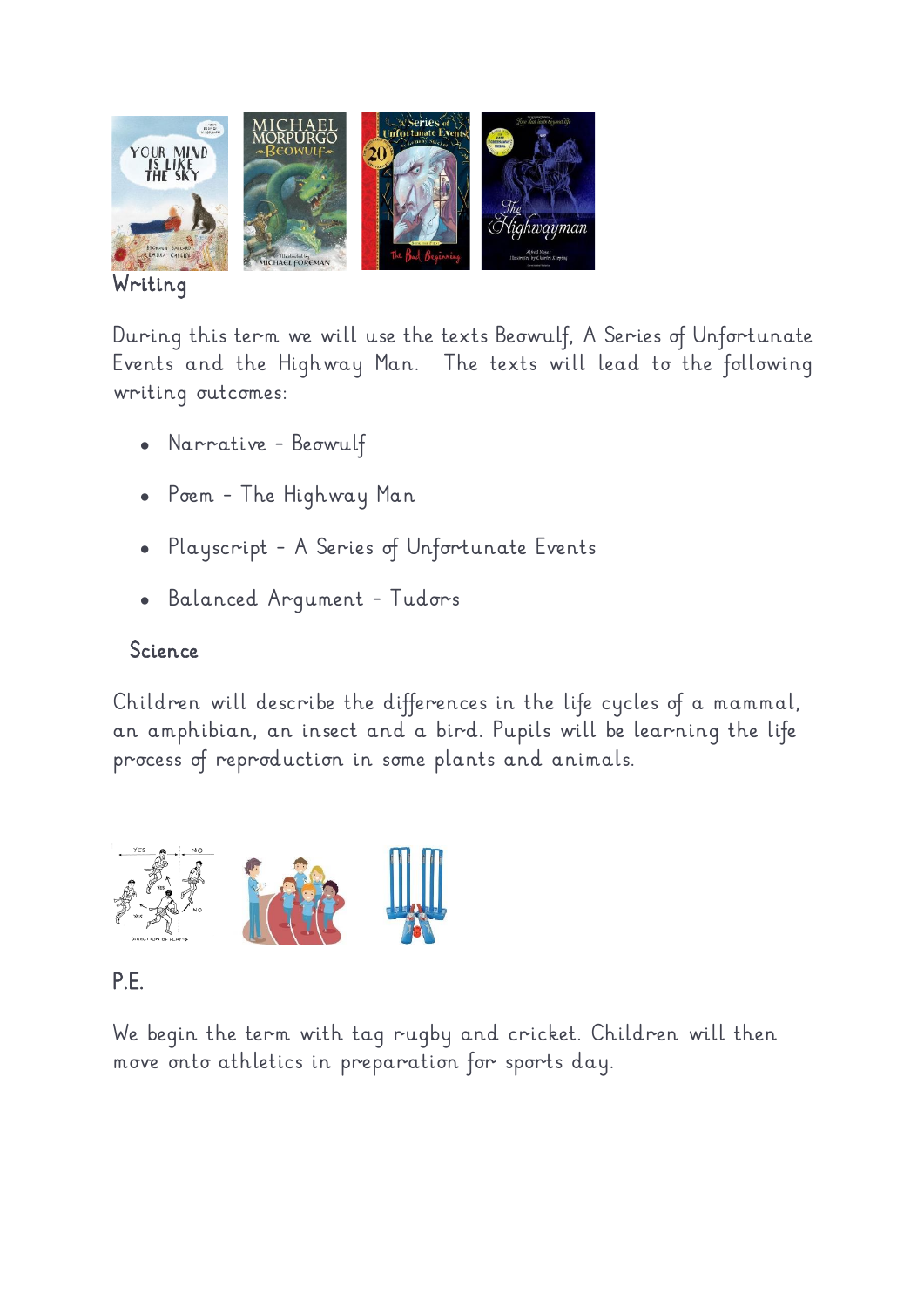## *History*

*Pupils will learn about their own local history. They will find out about Camberley from its earliest settlement to the present day. Children will present, communicate and organise their ideas from the past in a variety of ways.*

## *Computing*

*Building on their knowledge of coding a physical device from Year 4 using Lego WeDo. Children will be programming using a motor and distance sensor.*



*Children will be learning how a Mosque can help them learn about the Muslim faith. For Christianity, children will learn about how God is three yet one.*



# *Learning for Life*

*Children will be learning about building positive relationships online. Pupils will learn about their rights and responsibilities within an online community and how to stay safe online.*